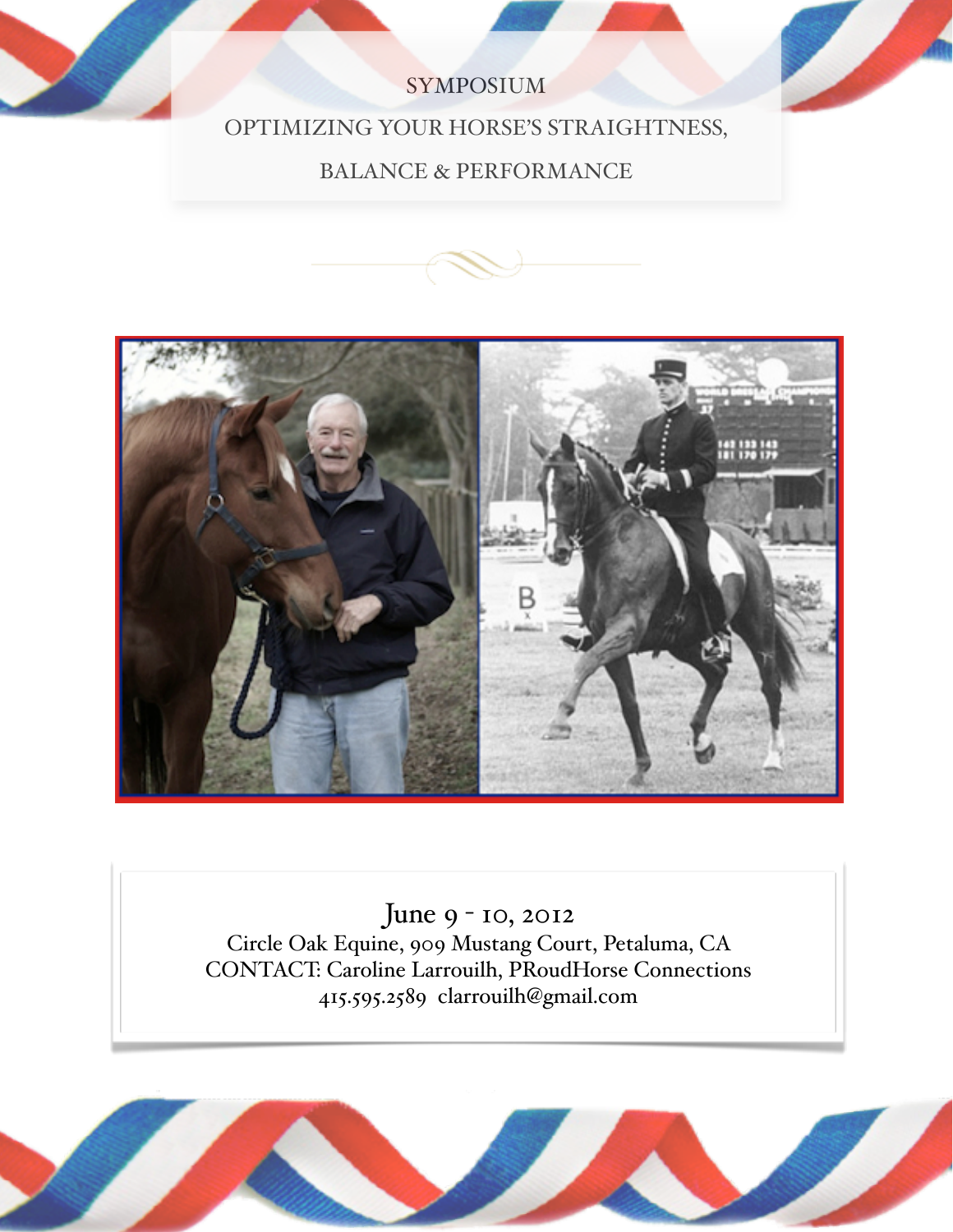Hosted by Circle Oak Equine, Northern California's premier sports horse medicine and rehabilitation clinic, this two-day symposium featuring Dr. Kerry Ridgway, DVM and Colonel Christian Carde, I Judge, former Ecuyer-en-Chef of the Cadre Noir, President of Allege-Ideal, national equestrian coach of France, will take an in-depth look at equine crookedness, straightness and balance from both veterinary and training standpoints.

## The Purpose of The Symposium

Designed to teach participants about the causes of equine laterality (crookedness & unevenness) and its consequences on equine soundness and performance, the symposium will address how to remedy laterality and straighten and rebalance horses from an integrative medicine and training standpoint.

By symposium's end, participants will be able to identify, understand and address laterality related issues:

- Look at a horse's body and identify what specific patterns of laterality may be present.
- Recognize unhealthy equine postures and understand how and why they contribute to crookedness and lead to unsoundness.
- Recognize and understand what equine postures are healthy and lead to soundness and better performance.
- Understand and apply basic training principles that promote equine straightness and balance.
- Understand the role of integrative medicine in supporting, restoring or enhancing equine straightness and balance.

The course will be divided between:

- Lectures
- Laterality pattern evaluation tutorials (dynamic and static)
- Hands-on explanation and demonstration of the best integrative medicine treatment plan (acupressure, stretching, bodywork and more) for each case
- Demonstration of in-hand or ridden corrective gymnasticizing exercises.

## Who should attend?

This symposium is designed for equine wellness professionals such as veterinarians, vet techs, farriers, massage practitioners, trainers, and riders interested in the relationship between biomechanics, training and equine soundness.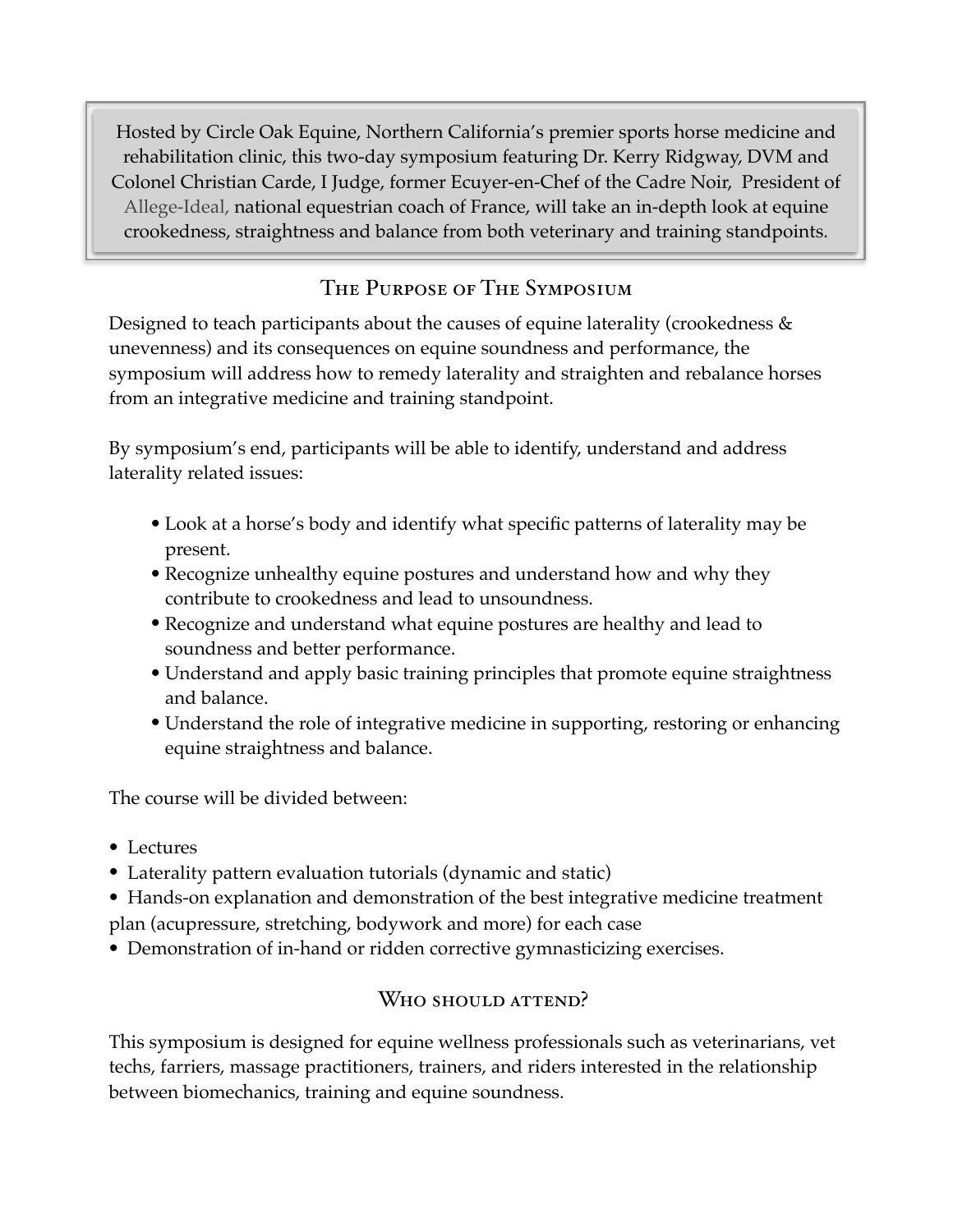#### WHY SHOULD YOU COME?

Every horse is born with a degree of laterality, which can be lessened or worsened through training and management. Crooked, asymmetric, and uneven are also terms used to describe laterality. The consequences of uncorrected crookedness include impaired performance, lameness, training and behavioral issues.

Most of the musculoskeletal issues (including lameness) that veterinarians treat every day in their practice have their roots in the issue of crookedness. From a training standpoint, crookedness, unaddressed, leads to horses with unpure gaits, straightness, suppleness, bend and balance issues. This can translate into lowered performance and career-interrupting or -ending lamenesses.

Most hoof growth patterns and asymmetric heel height patterns that are seen daily by farriers result from a specific forelimb dominance.

The muscle patterns seen by equine bodyworkers are over 90 percent related to crookedness. Many performance issues seen by trainers are related to unidentified and unrectified laterality. In short, anybody dealing with horses will benefit from understanding laterality.

Without understanding the causes and biomechanics of asymmetric heel heights that are a serious compromise to the long term use and soundness of the horse, the problem will likely not be addressed. Veterinarians will only treat the symptoms and consequences. In general, farriers are quite unaware of the problems and pathology created by this syndrome.

Through understanding the causes and biomechanics, riders, trainers, farriers, and veterinarians can work as a team to correct, or at the very least, manage the condition to keep the horses more comfortable and sound.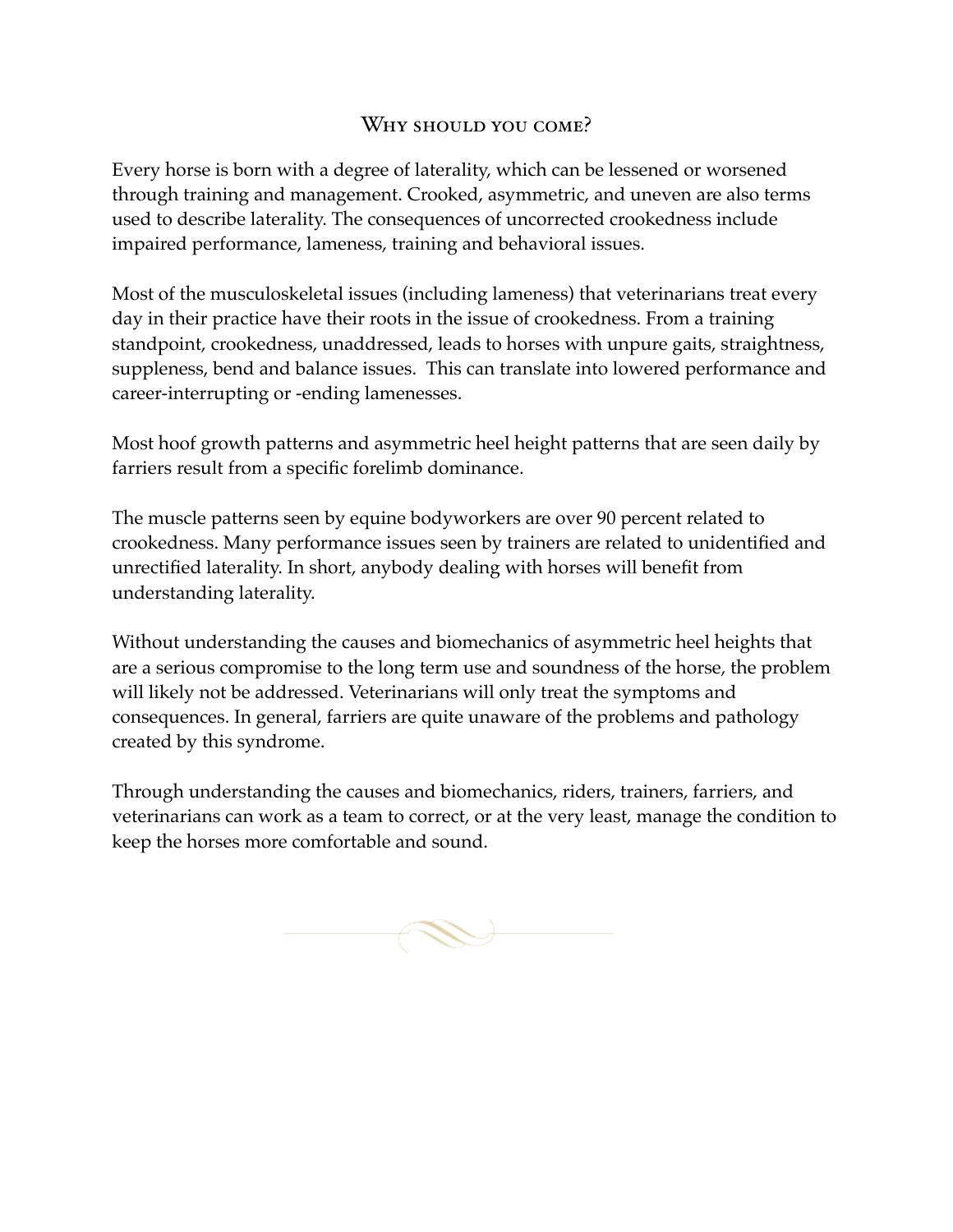#### Day One Morning Lecture

#### Laterality: The Crooked Horse Syndrome

An examination and explanation of the biomechanics of the "natural horse" and how the biomechanics must be changed for the horse that is to be ridden. The presentation will show how "laterality," i.e. right or left forelimb dominance is the source of the "crooked horse syndrome." The human biped (right or left "handed") will be contrasted with the forelimb dominance of the quadruped horse. The lecture will describe in depth how the owner/trainer/veterinarian can identify the dominance and the associated problems.

### DAY TWO MORNING LECTURE

The Causes and Biomechanics of Asymmetric Heel Heights

Any horse with a high/low heel problem is by definition a crooked horse and his performance and soundness will be compromised. Over 70 percent of horses show front foot heel height asymmetry. The most common cause is associated with laterality, but this is not the only source. This presentation will cover both causes and correction.

Asymmetry changes joint angles from the ground up, causing a marked asymmetry of the shoulder and muscles behind the shoulder. This results in serious problems with saddle fit and the ability of the rider to sit straight and properly in the saddle.

#### Days One and Two Practical Demonstrations and Applications

Practical Equine Locomotion Evaluation and Equine Musculoskeletal Evaluation Techniques

Using chalk and dots, Dr. Ridgway and Colonel Carde will teach participants how to evaluate a horse's gaits for symmetry, regularity, scope and straightness, as well as tempo, rhythm, and regularity. At a halt and in movement, particular attention will be placed on healthy diagonal pairing, whole body placement, head and tail position, and how the pectoral and gluteus muscles move in contrast to one another and more. Six horses will be evaluated in-hand at walk, trot and canter.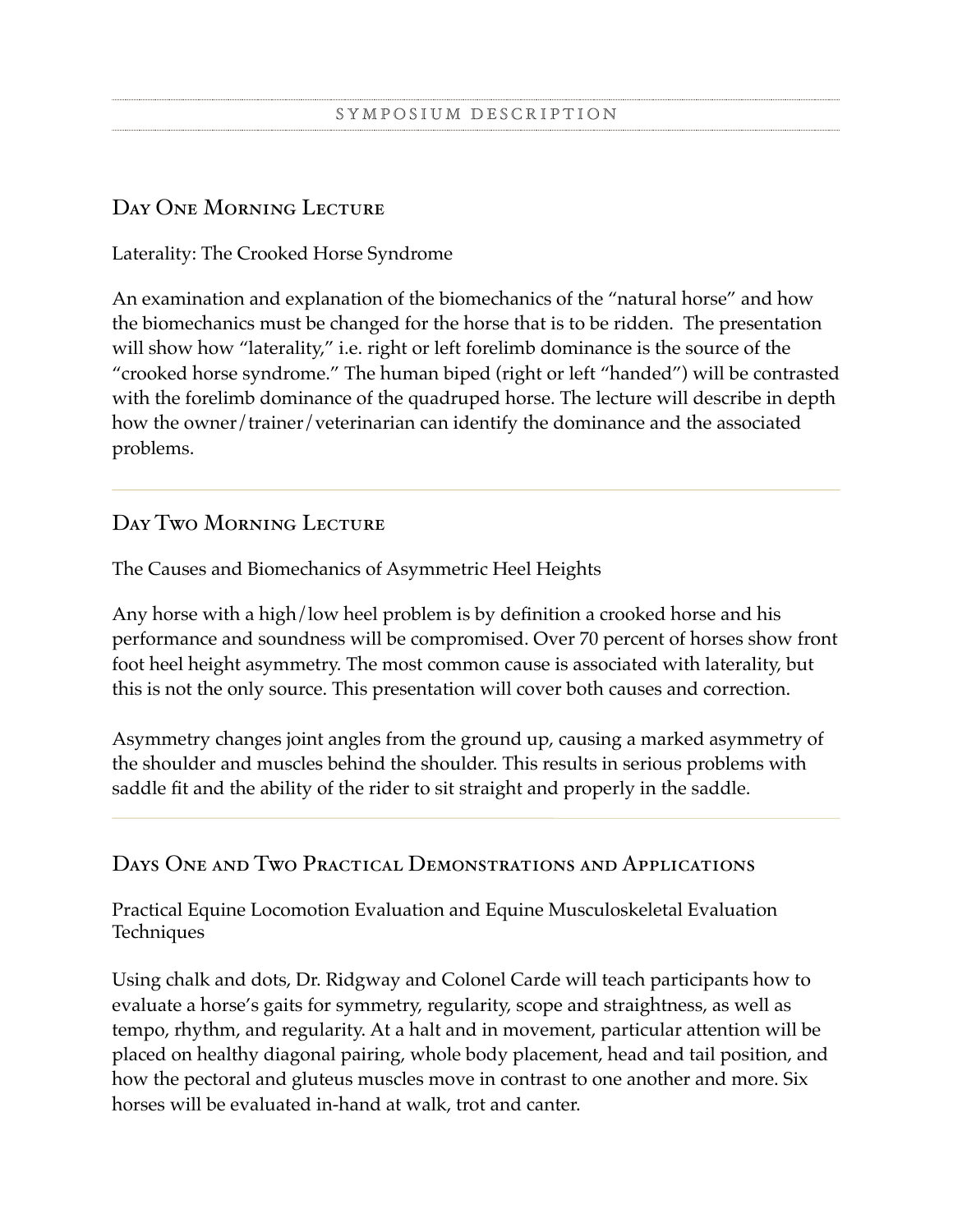In addition, participants will learn how to evaluate their horses for laterality patterns (crookedness & unevenness) from a musculoskeletal perspective and how to "scan" their horse's body for existing and future issues, paying special attention to how to recognize irregular hoof alignment, detrimental postures, poor or good neck, back, and croup muscle development, tone and shape, coat texture and patterns and more.

Using different horses throughout the day, Dr. Ridgway and Colonel Carde will cover how to:

- Identify key bony and muscular landmarks, discussing in simple anatomical terms the importance of each landmark, what to look for muscle tonus, size and feel-wise, and why it matters.
- Compare and contrast both halves of the horse, defining and demonstrating symmetry and explaining why it matters.
- Execute simple range-of-motion exercises and help owners evaluate their horses strong and weak points to develop a muscular rebalancing and straightening training program accordingly.
- Use in-hand or ridden exercises designed to straighten and rebalance the horse according to its specific needs.



At the end of the two days, the participants should be able to assess their own horses with some confidence, recognize patterns of laterality and have an understanding of how to rebalance their horse's musculature through ridden or in-hand exercises and the help of integrative medicine.



Biographies of the Instructors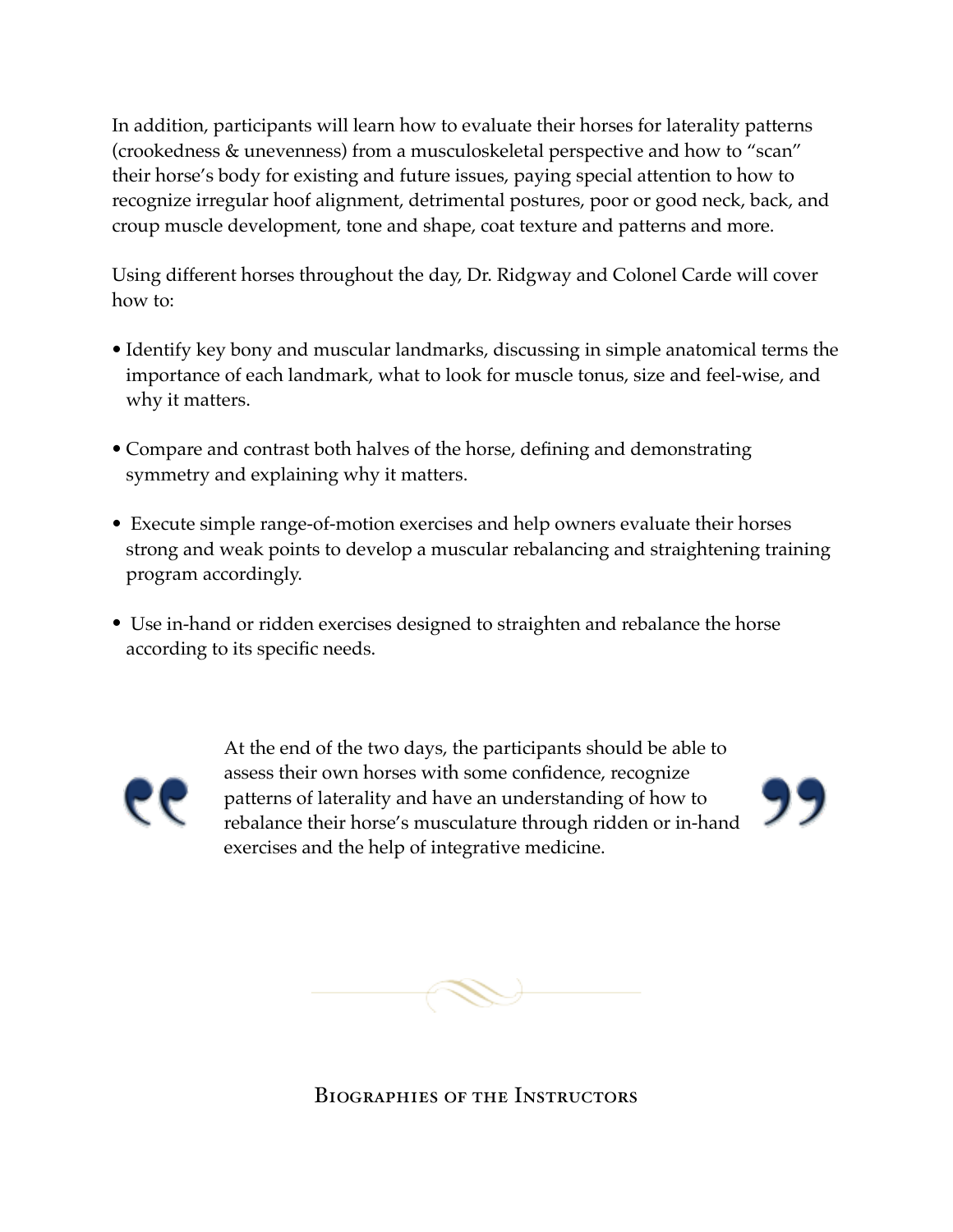Dr. Kerry J. Ridgway, DVM



Kerry J. Ridgway, DVM is a US based "Integrative Medicine" specialized veterinarian, competitor, author, judge, and instructor who lectures around the world teaching veterinarians, trainers, and riders about issues that compromise equine health such as laterality, high and low heel syndrome and ulcers. Dr. Ridgway's "whole horse health" approach marries conventional medicine and alternative treatment modalities such as acupuncture, chiropractic, hoof care, saddle fit, kinesiology, neuromuscular and myofascial therapies, as well as dental health and nutrition.

Most recently Dr. Ridgway contributed a chapter to Pete Ramey's new book "Care and Rehabilitation of the Equine Foot," and studied in the USA (2011) and Germany (2011 & 2012) with Klaus Schoneich, author of "Correct Movement in Horses: Improving

In 1990, Dr. Ridgway was elected to the Endurance Hall of Fame for his contributions to the sport, and for his development of the "Cardiac Recovery Index," a standard adopted internationally. He became the first approved FEI Judge when the sport of endurance riding was officially recognized as a discipline by the FEI. Dr. Ridgway is also a founding member of the "International Association for Equine Sports Medicine," and served many years as the chairman of the American Veterinarian Advisory Committee for the American Endurance Ride Conference.

Dr. Ridgway is also the author of two DVDs on Saddle Fitting and Ulcer identification and treatment through acupressure.

For more information visit: http://www.drkerryridgway.com

Colonel Christian Carde

Straightness and Balance."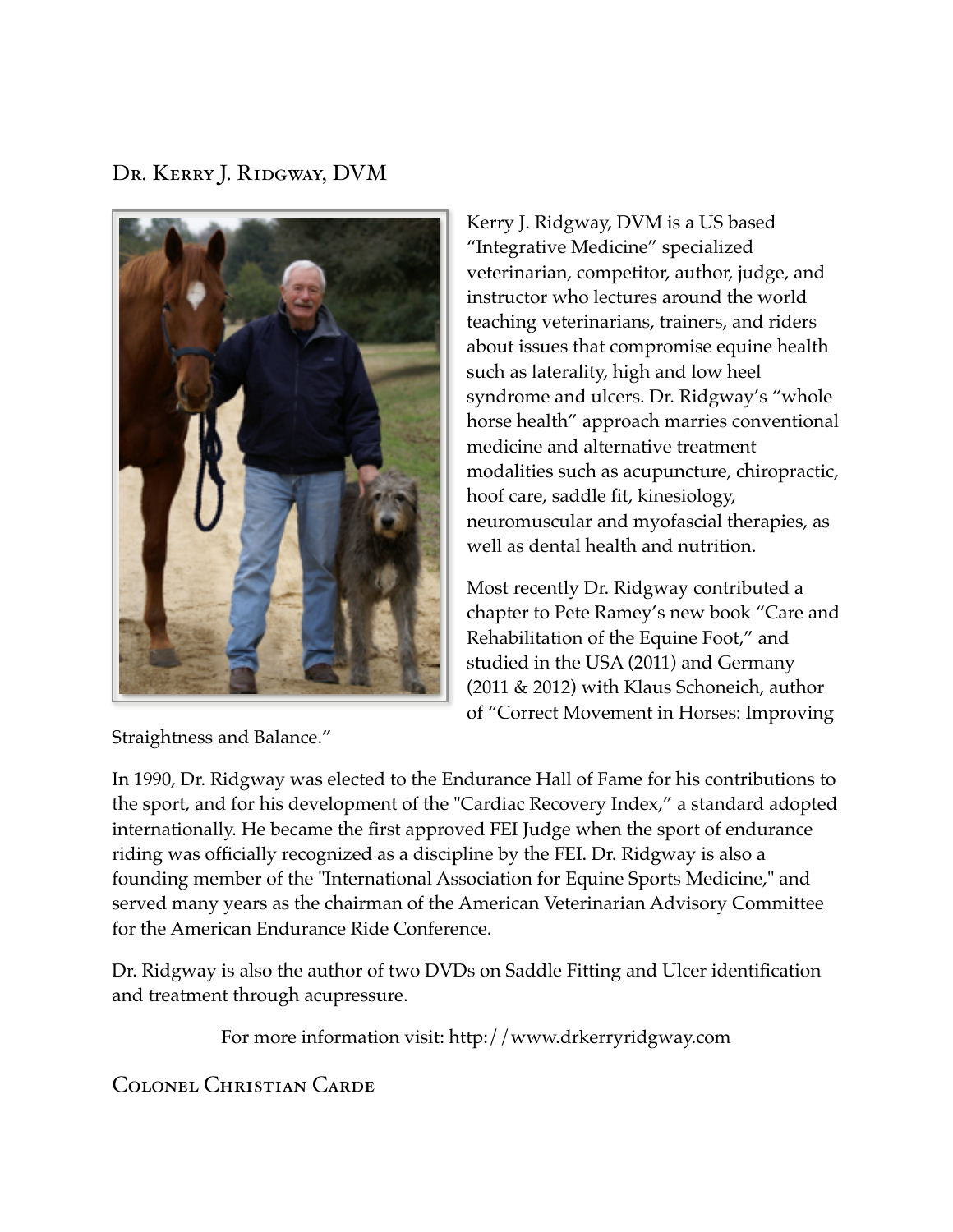Born in 1939, Colonel Christian Carde's early riding experiences as a 13-year-old boy in



the French town of Bordeaux first led to him to showjumping and eventing.

From Bordeaux to the wider world, Colonel Carde has distinguished himself as a uniquely expert horseman, trainer and advocate for the horse. An Ecuyer at the Cadre Noir of Saumur for twenty years, he became Ecuyer en Chef from 1991 to his retirement in 1999. He was on the French Dressage Team at the 1980 Moscow Games and was selected to become France's National Dressage Coach from 1985 to 1989.

Dedicated to the teaching of ethical horsemanship, Colonel Carde possesses a clear and logical methodology for developing calm, forward, balanced and straight horses. Equally adept at ridden and in-hand work, he uses humane and

respectful methods that instill confidence in horses and progresses them towards collection while protecting and enhancing their physical and mental well-being.

An FEI International Judge, Col. Carde is passionate about horse welfare and has written extensively about the state of dressage today and the FEI dressage rules. Article 401 in particular. He is the founder of the French association Allege-Ideal (Association pour La Légèreté en Equitation) the International Dressage & Equitation Association for Lightness.

> The most important thing which is lacking in dressage today is humanism. Riding became a "technique" much more than an art.

Colonel Christian Carde now dedicates his time to giving clinics internationally. He also offers his personalized training services online in English or in French at http:// www.dressagetrainingonline.com and in French at http://www.competencesequestres.com/

For more information visit: http://www.dressagetrainingonline.com

THE FACILITY: CIRCLE OAK EQUINE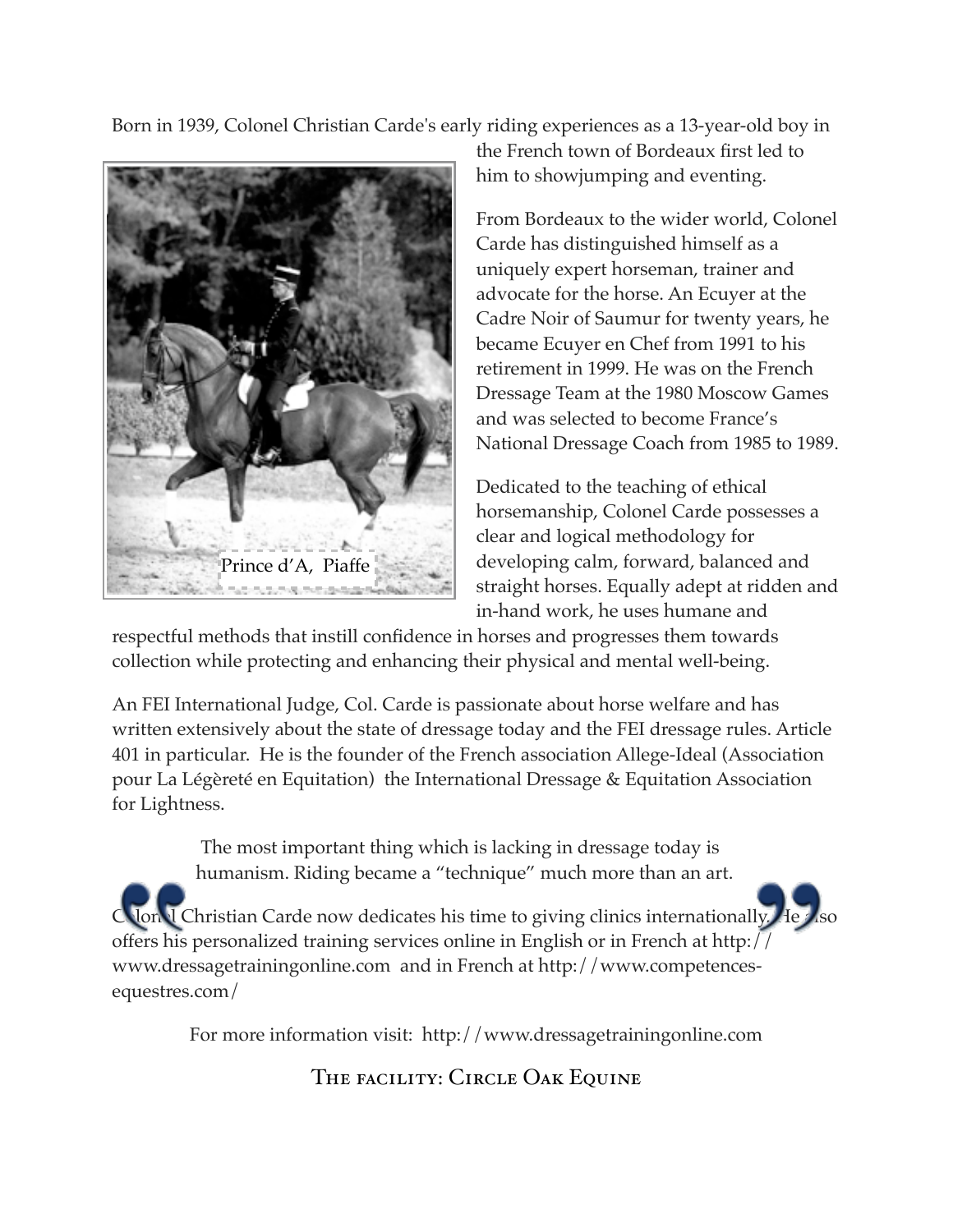What better place to hold a symposium on straightness and balance, two central keys to equine wellness, than Circle Oak Equine?

A private, state-licensed veterinary facility in Petaluma, CA, Circle Oak Equine was



thoughtfully designed from the ground up with one goal in mind: to address completely the well-being and health of horses through state-of-the-art veterinary medicine and stellar on-site horse management.

Specializing in sports medicine and rehabilitation, and fitness services for active and retired performance horses, Circle Oak Equine provides full sports medicine diagnostics and therapies; comprehensive, personalized health and fitness programs for horses recuperating from injuries or surgeries or horses needing to improve or maintain fitness, and provides superior long-term care for horses retired from competitive life.

The facility is managed by a Medical Director, Carrie Schlachter, VMD, a sports medicine specialist with a special emphasis on lameness and digital diagnostics. It is staffed by equine veterinary technicians. It is equipped with a full array of diagnostic and treatment options ranging from leading edge therapies including stem cell, IRAP and PRP to hydrotherapy such as the HydroHorse™ underwater treadmill and ECB Cold Saltwater Spa. Like Dr. Ridgway, Dr. Carrie Schlachter has a whole horse health approach and is certified in chiropractic and acupuncture.

Whether your horse requires rehab, needs a special fitness program to attain or maintain performance condition, or has earned a comfortable retirement, Circle Oak Equine is is the place to be.

For more information, please visit: www.circleoakequine.com